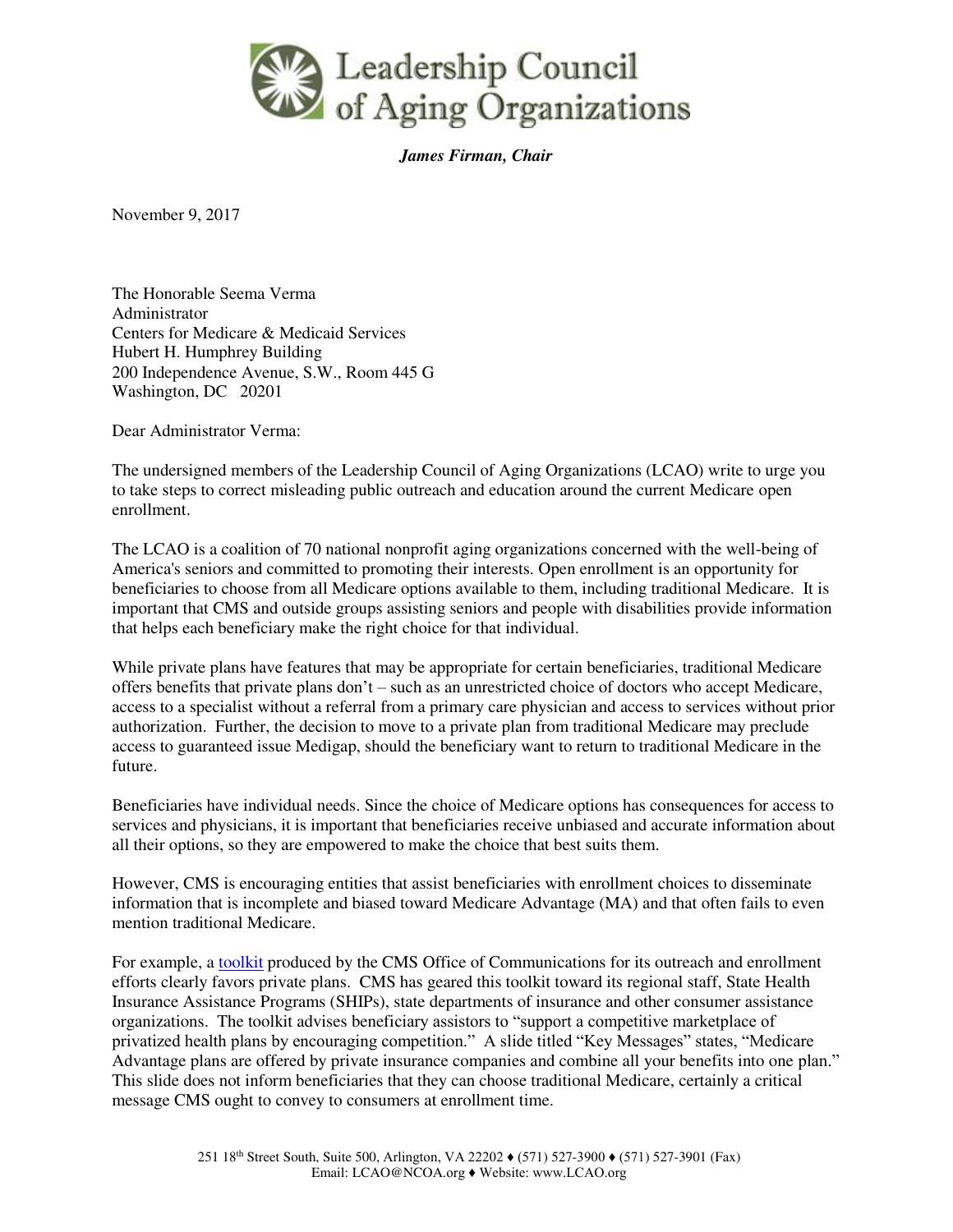Some LCAO member organizations that have been invited to participate in CMS open enrollment "boot camp" trainings report that these events have, in fact, promoted steering toward Medicare Advantage plans.

Further, several CMS documents, including the "2018 Medicare and You Handbook" distributed to all Medicare beneficiaries, contain a side-by-side chart (page 5 of the Handbook) that compares traditional Medicare with MA plans. The chart indicates that MA plans may be more "cost effective" than traditional Medicare. Steering beneficiaries toward a "cheaper" Medicare Advantage option may not be in their best interest, or ultimately less expensive for them. The Medicare Advantage side of the chart also indicates that, "plans usually don't cover care you get outside of the U.S." In reality, most Medicare Advantage plans not only don't cover care outside the U.S, they also do not cover care, with the exception of emergency care, outside the narrow coverage area (county or state) that the plan serves.

We strongly urge you to take immediate corrective action to include and accurately portray the benefits and drawbacks of all coverage options in CMS materials, always including traditional Medicare as a beneficiary option. We look forward to hearing from your office about specific plans to address these concerns.

Sincerely,

Aging Life Care Association Alliance for Retired Americans American Federation of Government Employees *(*AFGE*)*  American Federation of State, County and Municipal Employees (AFSCME) American Foundation for the Blind American Geriatrics Society American Postal Workers Union American Society on Aging Association for Gerontology and Human Development in Historically Black Colleges and Universities (AGHDHBCU) B'nai B'rith International Caring Across Generations Center for Elder Care & Advanced Illness, ALTARUM Center for Medicare Advocacy Community Catalyst Families USA The Gerontological Society of America International Association for Indigenous Aging Justice in Aging LeadingAge Lutheran Services in America PHI National Academy of Elder Law Attorneys (NAELA) National Adult Day Services Association (NADSA) National Alliance for Caregiving National Asian Pacific Center on Aging (NAPCA) National Association for Hispanic Elderly National Association for Home Care & Hospice National Association of Area Agencies on Aging (n4a) National Association of Social Workers (NASW)